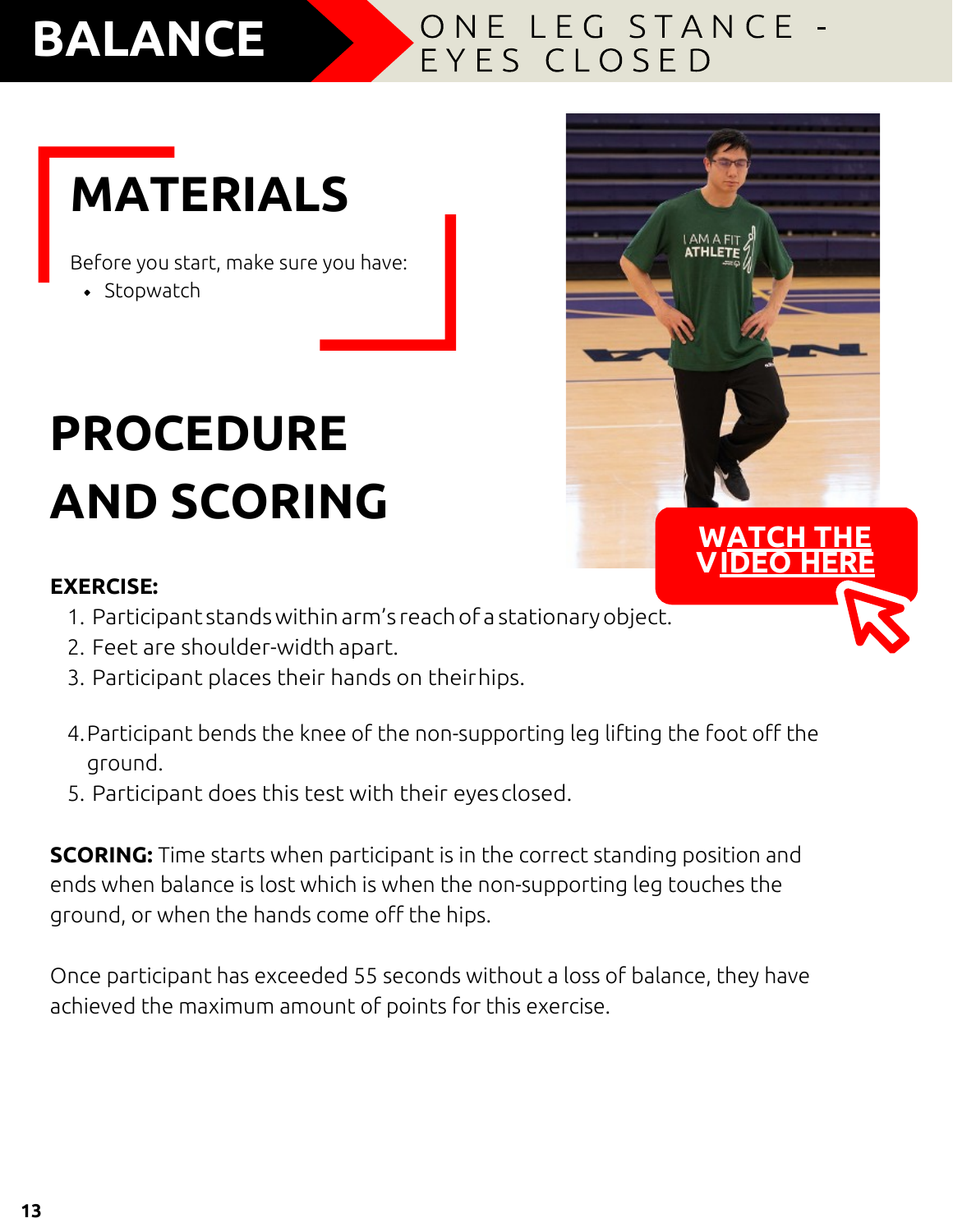## **BALANCE**

### BALL TAP

**WATCH THE [V IDEO](https://youtu.be/lIkXaINMARE) HERE** 1

3

## **MATERIALS**

Before you start, make sure you have: 2

- Stopwatch
- $-Ball$

# **PROCEDURE AND SCORING**

#### **EXERCISE:**

- 1. Participant stands with their feet together and holding a ball in both hands.
- 2. Participant lifts one foot in the air and bends their knees keeping their other foot on the ground.
- 3.Participant reaches down and taps the floor to the one side of their body while keeping their balance.
- 4.Return to the starting upright position.
- 5.Repeat this exercise. If participant is a beginner at this exercise, they can reset each time by putting both feet on the ground and even alternatingwhich foot they raise off of the ground.

Note: If participant would like a more advanced exercise, keep the same foot off the ground and repeat without losing balance as many times as possible in the prescribed time.

**SCORING:** Participant goes from the upright position to the floor touch position as many times as they can without losing their balance for 60 seconds. Count how many times they tap the ball in that 60-second timeframe for their total score.